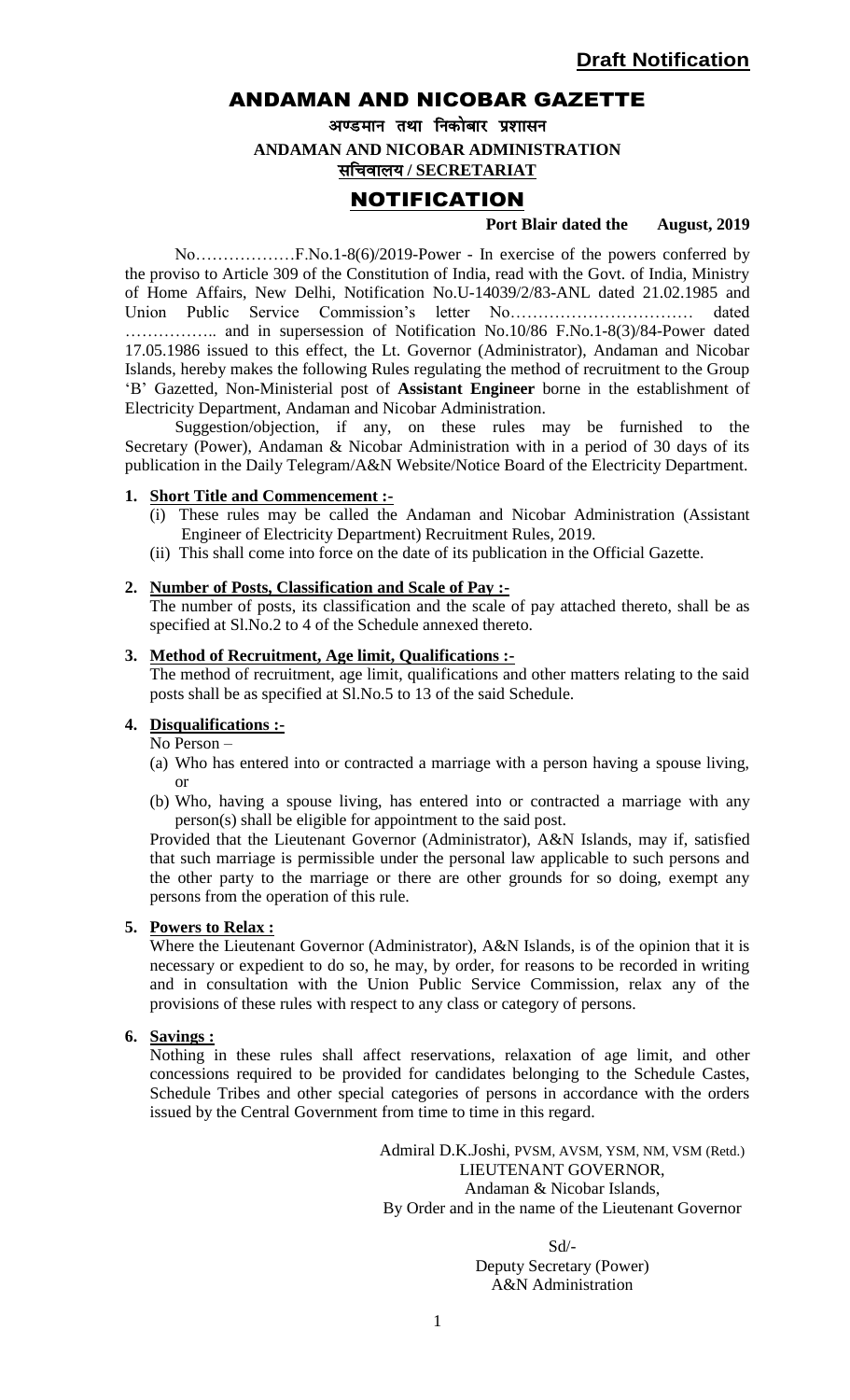# **S C H E D U L E**

#### **RECRUITMENT RULE FOR THE POST OF ASSISTANT ENGINEER IN THE ELECTRICITY DEPARTMENT**

| 1.  | Name of the post                                                                                                                                                      | <b>Assistant Engineer</b>                                                                                                                                                                                                                                                                                                                                                                                                                                                                                                                                                                                                                                                                                                                                                                                                                                                                                                                                                                                                                                                                                                                                                                                                                                                                                                                                                                                                                                                                                                                  |
|-----|-----------------------------------------------------------------------------------------------------------------------------------------------------------------------|--------------------------------------------------------------------------------------------------------------------------------------------------------------------------------------------------------------------------------------------------------------------------------------------------------------------------------------------------------------------------------------------------------------------------------------------------------------------------------------------------------------------------------------------------------------------------------------------------------------------------------------------------------------------------------------------------------------------------------------------------------------------------------------------------------------------------------------------------------------------------------------------------------------------------------------------------------------------------------------------------------------------------------------------------------------------------------------------------------------------------------------------------------------------------------------------------------------------------------------------------------------------------------------------------------------------------------------------------------------------------------------------------------------------------------------------------------------------------------------------------------------------------------------------|
| 2.  | No. of Post                                                                                                                                                           | 38 (Thirty eight) 2019*                                                                                                                                                                                                                                                                                                                                                                                                                                                                                                                                                                                                                                                                                                                                                                                                                                                                                                                                                                                                                                                                                                                                                                                                                                                                                                                                                                                                                                                                                                                    |
|     |                                                                                                                                                                       | (*subject to variation dependent on workload)                                                                                                                                                                                                                                                                                                                                                                                                                                                                                                                                                                                                                                                                                                                                                                                                                                                                                                                                                                                                                                                                                                                                                                                                                                                                                                                                                                                                                                                                                              |
| 3.  | Classification                                                                                                                                                        | General Central Service Group B-Gazetted.<br>Non-<br>Ministerial                                                                                                                                                                                                                                                                                                                                                                                                                                                                                                                                                                                                                                                                                                                                                                                                                                                                                                                                                                                                                                                                                                                                                                                                                                                                                                                                                                                                                                                                           |
| 4.  | Level in Pay Matrix                                                                                                                                                   | Level-7 (Rs.44900-142400)                                                                                                                                                                                                                                                                                                                                                                                                                                                                                                                                                                                                                                                                                                                                                                                                                                                                                                                                                                                                                                                                                                                                                                                                                                                                                                                                                                                                                                                                                                                  |
| 5.  | Whether<br>selection<br><b>or</b><br>non<br>selection posts                                                                                                           | Non-Selection                                                                                                                                                                                                                                                                                                                                                                                                                                                                                                                                                                                                                                                                                                                                                                                                                                                                                                                                                                                                                                                                                                                                                                                                                                                                                                                                                                                                                                                                                                                              |
| 6.  | Age limit for direct recruits                                                                                                                                         | Not Applicable                                                                                                                                                                                                                                                                                                                                                                                                                                                                                                                                                                                                                                                                                                                                                                                                                                                                                                                                                                                                                                                                                                                                                                                                                                                                                                                                                                                                                                                                                                                             |
| 7.  | Educational qualification required<br>for direct recruits.                                                                                                            | Not Applicable                                                                                                                                                                                                                                                                                                                                                                                                                                                                                                                                                                                                                                                                                                                                                                                                                                                                                                                                                                                                                                                                                                                                                                                                                                                                                                                                                                                                                                                                                                                             |
| 8.  | Whether age and educational<br>qualifications prescribed for direct<br>recruits will apply in the case of<br>promotees?                                               | Not Applicable                                                                                                                                                                                                                                                                                                                                                                                                                                                                                                                                                                                                                                                                                                                                                                                                                                                                                                                                                                                                                                                                                                                                                                                                                                                                                                                                                                                                                                                                                                                             |
| 9.  | Period of probation, if any                                                                                                                                           | 02 (Two) years for Promotees                                                                                                                                                                                                                                                                                                                                                                                                                                                                                                                                                                                                                                                                                                                                                                                                                                                                                                                                                                                                                                                                                                                                                                                                                                                                                                                                                                                                                                                                                                               |
| 10. | Method of recruitment whether by<br>recruitment<br>direct<br>by<br><b>or</b><br>promotion or by deputation /<br>absorption and percentage of the<br>posts to be made. | 100% by promotion.                                                                                                                                                                                                                                                                                                                                                                                                                                                                                                                                                                                                                                                                                                                                                                                                                                                                                                                                                                                                                                                                                                                                                                                                                                                                                                                                                                                                                                                                                                                         |
| 11. | In<br>of<br>recruitment<br>case<br>by<br>promotion/<br>deputation<br>absorption grades from which<br>promotion/<br>deputation<br>absorption to be made.               | <b>PROMOTION</b><br>50% from Junior Engineers in Pay Level-6<br>(a)<br>$(Rs.35400-112400)$ with 5 (five) years regular<br>service in the grade and possessing Degree in<br>Electrical/ Electrical and Electronics / Mechanical<br>Engineering from a recognized university.<br>50% from Junior Engineers in the Pay Level-6<br>(b)<br>(Rs.35400-112400) with 9 (nine) years regular<br>service in the grade and possessing Diploma in<br>Electrical/ Electrical and Electronics / Mechanical<br>Engineering from a recognized university /<br>institution.<br>Both Degree and Diploma must have to undergo<br>(c)<br>training in 0.4/11/33 KV T&D System, HT<br>Switchgears and Power Plant equipments operation<br>and maintenance as per DOPT OM dt.31.12.2010.<br>Note-1 - The existing departmental Junior Engineers<br>having Degree/Diploma in Electronics & Communication<br>and fulfilling the length of regular service as above to be<br>also considered for promotion.<br>Note-2 - Where Juniors who have completed their<br>qualifying/ eligibility service are being considered for<br>promotion, their seniors would also be considered<br>provided they<br>are not short of the requisite<br>qualifying/eligibility service by more than half of such<br>qualifying/eligibility service or two years, whichever is<br>less, and have successfully completed their probation<br>period for promotion to the next higher grade alongwith<br>their juniors who have already completed such qualifying<br>/eligibility service. |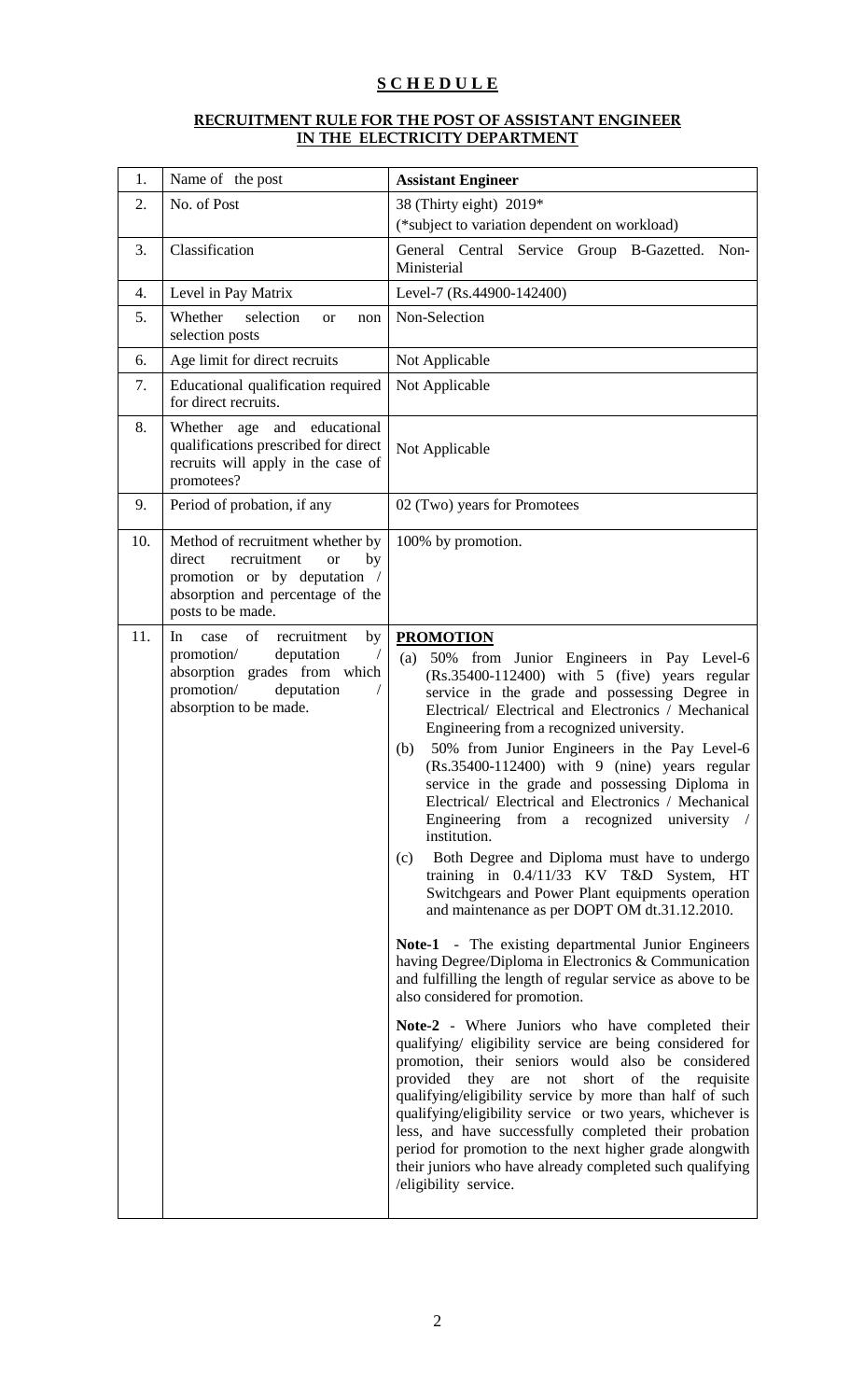| 12. | If a DPC exists, what is its<br>composition?                                          | <b>Group "B" Departmental Promotion Committee (for</b><br><b>Promotion/Confirmation)</b>                                                                               |
|-----|---------------------------------------------------------------------------------------|------------------------------------------------------------------------------------------------------------------------------------------------------------------------|
|     |                                                                                       | (1) Chief Secretary, A&N Admn.<br>- Chairman<br>(2) Secretary (Power), A&N Admn. - Member<br>(3) Superintending Engineer,<br><b>Electricity Department</b><br>- Member |
| 13. | Circumstances in which UPSC to<br>consulted in<br>making<br>the<br>be<br>recruitment. | Consultation with UPSC necessary while amending RRs.                                                                                                                   |

#### **Duties and Responsibilities for the Assistant Engineer**

The duties and responsibilities of Sub-divisional Officer/Assistant Engineers are as follows:-

- 1. He/She is overall incharge of the Sub-division or Branch of an office of the Department.
- 2. He/She should exercise control over his all Sub-divisional staff and employees working under him.
- 3. He/She should advise his subordinate in Technical as well as Accounts matter of the Department.
- 4. He/She will carry out periodical check/test/inspection of all the relevant records of his subdivision and shall communicate to his/her superiors.
- 5. He/She shall personally see that all the progress report/returns of the statement with regards to materials, inspection, test, surprise check are submitted to his superiors as prescribed under the relevant rules etc.
- 6. He/She shall prepare layout of the project and shall provide & explain the layout to the concerned person to avoid any confusion in the execution.
- 7. He/She should know the proper scrutiny of the scheme, estimation of the schemes, its formulation and execution. He/She shall advise his subordinate officials to carryout of the work as per the rule to avoid any damage/danger.
- 8. He/She should be acquainted with the Head of account operated by the department and should see that no work is done /carried out which do not have sanction of his superiors. The work which is orally asked to be carried out by his superiors may be subsequently confirmed in writing, to avoid any confusion at later stage.
- 9. He/She shall check the Measurement Book and should be in a position to advice his subordinates in this regard, wherever necessary.
- 10. The major fault either in Power House or T&D system shall be personally attended by him/her.
- 11. He/She shall see that the works are carried out by the staff are as per the provisions of the relevant rules.
- 12. He/She should be thorough with CCS Rules/CCS(C&A) Rules.
- 13. He/She should be conversant with the GFR, Delegation of Financial Powers, Leave Rules, Electricity Act 2003, IE Rules, JERC Regulations, Factory Act, Industrial Act., Petroleum Act and Income Tax Act etc.
- 14. He/she should know the IS specification of equipments/tools/plants required for T&D system/Power Plant and its connected works etc.
- 15. He/She should know the scrutiny of LTC claim/TA Bill.
- 16. He/She should be thorough with the Standing order of the Department and A&N Administration.
- 17. He/She should possess sound knowledge of the measuring equipments and their repair.
- 18. He/She shall carry out routine inspection of stores maintained by his subordinate officials and ensure that timely reports are furnished to his superiors.
- 19. He/She shall maintain a permanent record of failure of equipments & plants and cause of such failure to take remedial measures for efficient working of equipments and plants.
- 20. He/She should have sound knowledge of the Diesel Engine, Boiler, Alternator, Control & Relay Panels and other auxiliaries and accessories in the power plant, their operations, maintenance, importance and also the basic constructional details.
- 21. He/She shall maintain Asset Register upto date and its submission to the Divisional Office.
- 22. He/She shall arrange to furnish a list of all condemn/unserviceable articles for write-off as per the rules.
- 23. He/She should also know Motor Vehicle Act and scrutinize maintenance of Log Books.
- 24. He/She shall see that the fairness, office decorum is maintained in the Sub-division office and ensures that his subordinates are doing the same.
- 25. In no circumstances he/she shall leak out the secrecy of the department related to any work and give details to any outsider.
- 26. He/She shall intimate to his superiors about the doubt of integrity of any of his/her subordinates.
- 27. He/She should know the various official procedures laid down by the Department from time to time.
- 28. He/She shall submit the annual details of estimate of work under his jurisdiction on 15th of September, every year for addition and inclusion in the Annual maintenance or Annual Plan.